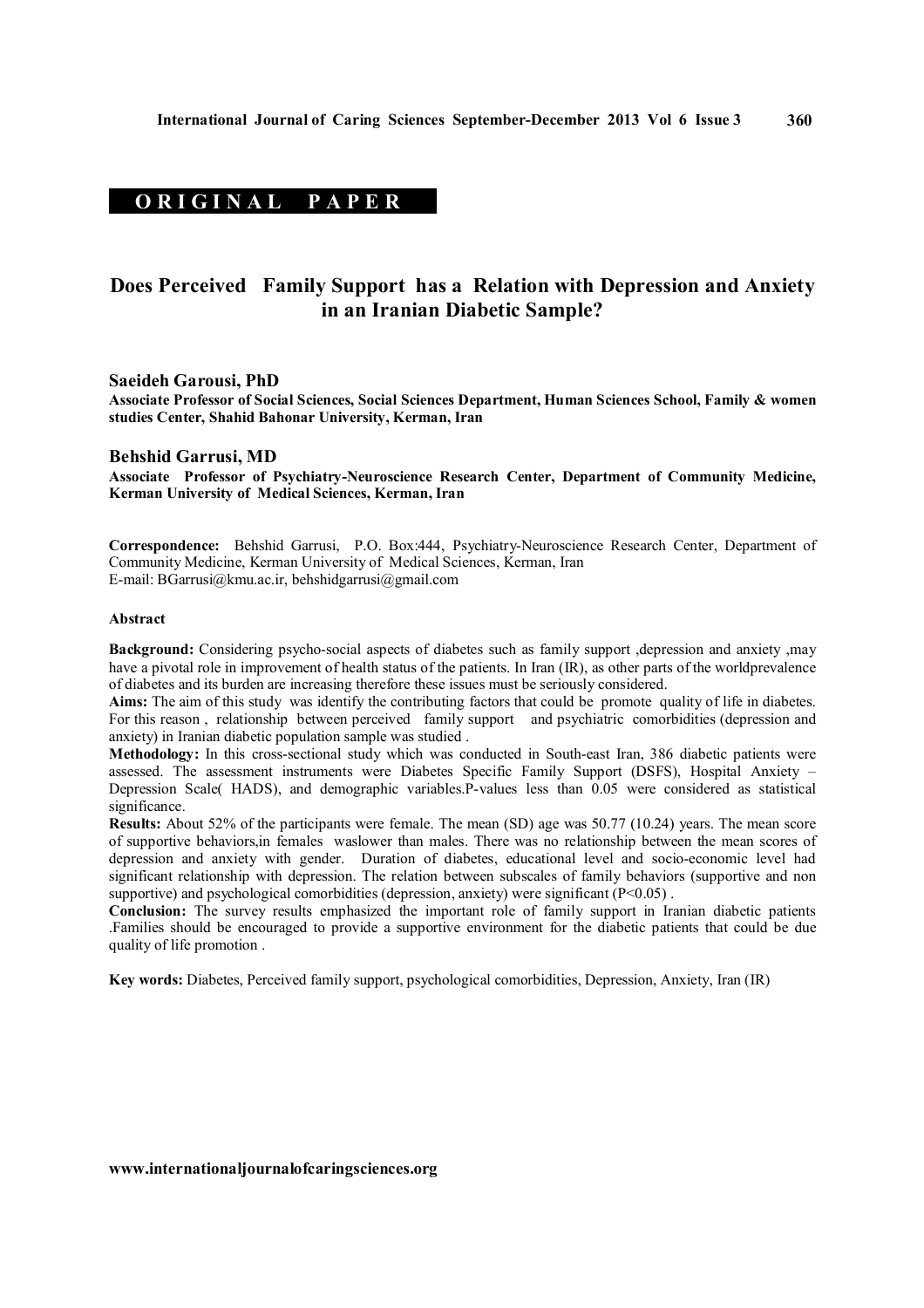#### **Introduction**

Diabetes is a chronic metabolic disorder that would be need to take care for lifetime by patients and their family.Diabetes and its complications are associated with high Burden of Disease (World Health Organization 2007). Although the prevalence of diabetes is increased worldwide ,but increasing of diabetes in Eastern Mediterranean countries and the Middle Eastern will be prominent (King and Rewers 1993 , Kin , Aubert and Herman 1998 , World Health Organization, 2007).

In diabetic care, attention to psychosocial aspects of disease could be decrease diabetic complication and improve outcome. One of important aspects of diabetic care is, considering associated psychological problems especially depression and anxiety. Psychological disturbance that are associate with diabetes, could be affect the quality of life, therapeutic adherence and outcome of disease (Faulkner 1996, Garratt, Schmidt and Fitzpatrick, 2002).

Another aspect of diabetic care is social issues, that could be affect the course of disease Some of studies showed social factors and social support could be have effect ,not only complication of disease but also , mortality of disease (Garratt, Schmidt and Fitzpatrick, 2002, Engum et al., 2005). Social support is defined as individual`s perception regarding assistance from others that could be include various aspects such as emotional, financial or belonging support (Desai et al., 2002, Hogan, Linden , Najarian,2002).

Social network including family, friends or neighborhoods are source of support for diabetic patients that could be result to decrease of diabetes complications especially psychological complications.In diabetic care, social support especially family support have a great role (Engum et al.,2005). American Diabetes Association(2004), suggested life style, cultural, educational, psychosocial and economic factors could be influence the diabetes management, that the family support is considered as important factors (Engum et al., 2005). Negative familial interaction might influence metabolic control (Ciechanowski et al., 2001).

Some of researches argue that psychological problems usually occur secondary to diabetic complication or loss of function, but others do not agree with it (Hogan, Linden, Najarian, 2002). Perceived social support could be result to decrease psychological complication and improvement of quality of life in diabetic patients (Taylor and Keeffe, 2001, Hogan, Linden, Najarian, 2002, Engum et al., 2005). The sense of impairment in social support could be result to developing psychological disturbances. Moreover, must be consider that, depression and anxiety, are associates with chronic disease, also.

Psychological disturbances could be due to nature of disease or to be as a complication of disease (Desai et al., 2002, Engum et al., 2005). Comorbidity of depression with diabetes could be affect the metabolic markers such as glycemic control, blood pressure and triglyceride level (Anderson et al., 2004) .Therefore, depression was considered as a factor in clinical management and public health policy (Dunstan et al.,2002)

In recent years, in Iran (IR), increasing urbanization, changes in lifestyles, increasing of life expectancy and improvement of health care services could be result to increase of diabetic patients. It is estimated in 2030; about 6,726,000 persons will suffer from diabetes (World Health Organization, 2007). The burden of diabetes will be serious and need to great attention. Despite of high prevalence of diabetes in Iranian population, there are few researches about psychosocial aspects of it. The aim of this study was identification of some of aspects of social support and psychological factors that could be affect the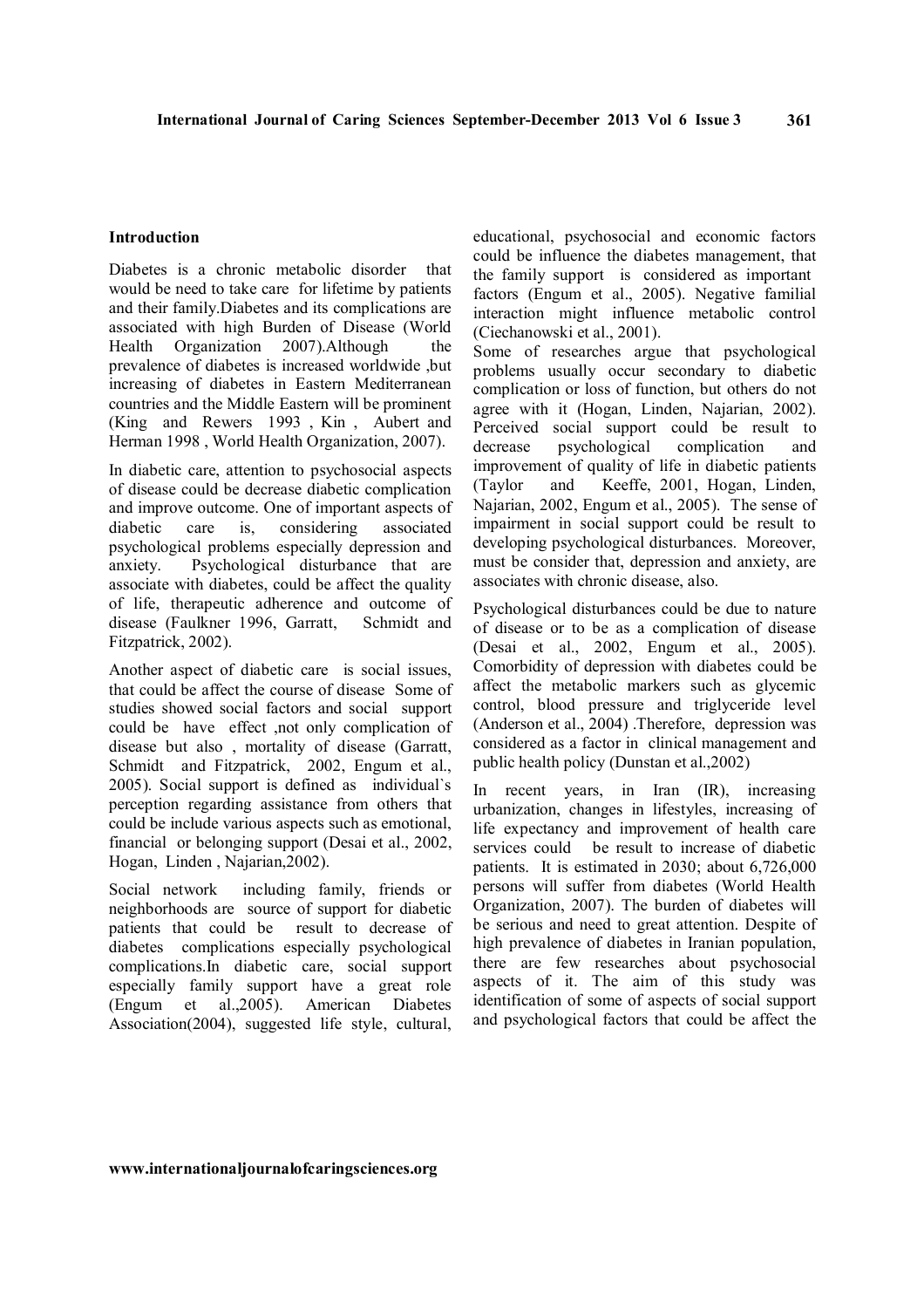course and treatment of disease.

# **Methodology**

This cross sectional study was done in diabetic patients who referee to diabetes outpatients clinics in Kerman, the largest provinces in Iran. This research was approved by Ethical committee of vice chancellor for research in Kerman Medical Sciences University. All individuals informed about this study and they signed informed consent. The sample size was 386 persons that were selected by systematic random sampling. Inclusion criteria for selection of subjects were 1) age  $\geq$  20 years, 2) duration of diabetes diagnosis ≥ 2 years, 3) anti diabetic agent use (oral or insulin injection), 4) ability of reading and writing.

#### **Measurement of variables**

The self-reported survey`s questionnaire included three parts:

# **1- Diabetes Specific Family Support (DSFS)**

This self reported likert type questionnaire was developed in 1986 by Schafer, that include 16 items ,9 items for positive or supportive behaviors and 7 items for negative or non supportive behaviors(Schafer et al.,1987 )This questionnaire is scored from  $1$  (none) to 5 (a lot of), the total score is ranging from 16-80.Psychometric properties of this questionnaire in Persian was acceptable (Mourowatisharifabadi and Rohanee, 2008). Cut off point 22 (non supportive subscale) and 31 (supportive subscale) for categorization of DSFS subscales, to low and high was considered.

# **2-Hospital Anxiety – Depression Scale( HADS)**

This instrument was developed by Zigmond and Snaith in 1983 (Zigmond and Snaith, 1983). HADS has been developed for detection of depression and anxiety in hospitalized patients, but that would be suitable for using in the general population (Mykletun, Stordal, Dahl, 2001, Montazeri et al., 2003). Psychometric properties of this questionnaire in Persian was assessed that was acceptable (Montazeri et al., 2003). This scale have 14 items (7 items for each subscales) on a 4point Likert scale (range 0–3) ,the total score is ranging from 0–21.HADS score was divided to three categories (for both depression and anxiety) : 0-7 normal .8-11 borderline and >11 represents clinical subjects (Zigmond and Snaith ,1983).

## **3-Demographic variables**

Such as age, gender, educational status (based on educational years), duration of disease, kinds of anti- diabetic agent use (oral agents, Insulin, both and without treatment), Scio-economic status (poor-medium, good, excellent), marital status (single, married, divorced or widowed) and family members that who live with patient, were considered in this research.

#### **Statistical analysis**

All analyses were done using SPSS .15 software. For descriptive analysis, we used central tendency and dispersion (Mean ±SD).

Pearson correlation test was used for exploration of relation between perceived family support and psychosocial factors (depression and anxiety) with in diabetic subjects.with a confidence interval of 95%.

P-value less than 0.05 was considered as significance.

There was no Conflict of Interest.

# **Results**

About 52 % (200) of the participants were female .The mean (SD) age was 50.77 (10.24) years old with a minimum of twenty years. About half of participants lived in Kerman city.

Thirty percent of patients were estimated their socio-considered economic status as good or excellent and about 56.5% and 9.5% of the respondents were in the medium and poor categories, respectively. More than 90% of them were living with their family (spouse, children or parents). Some of demographic characteristics were shown in Table1.

Frequencies of DSFS and psychological comorbidities in diabetic patients were shown in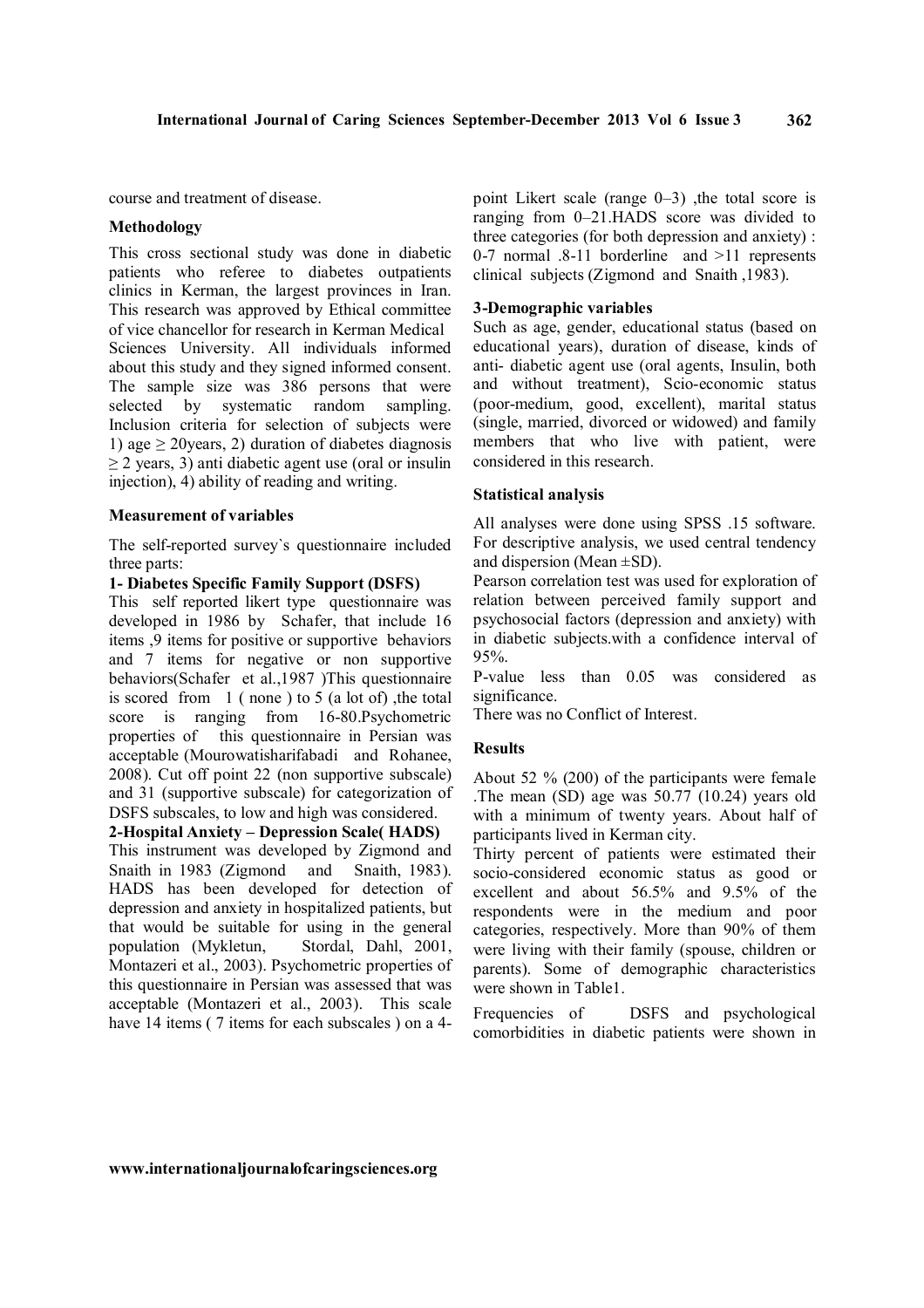Table.2

The mean score of supportive behaviors ,in females (30.92±5.79) was lesser than males  $(31.21 \pm 4.76)$ , but mean score of negative behaviors was greater  $(22.5 \pm 4.35 \text{ vs } 21.8 \pm 3.90)$ ,respectively).There was no significant difference between both sexes  $(p>0.05)$ . Although the mean score of depression and anxiety in women( Mean $\pm$ SD for depression was 10.43±3.49 and for anxiety  $10.76 \pm 3.19$  ) was greater than men (Mean $\pm$  SD for depression was 9.87  $\pm$ 3.4549 and for anxiety  $10.08\pm3.07$ , but there is no significant difference between them  $(p>(0.05))$ .

|  | Table 1: definition of some of demographic characteristics |  |  |  |  |
|--|------------------------------------------------------------|--|--|--|--|
|  |                                                            |  |  |  |  |

|                                          |                           | Frequency        | $\frac{0}{0}$     | Mean  | <b>SD</b> |
|------------------------------------------|---------------------------|------------------|-------------------|-------|-----------|
| Age (years)                              |                           |                  |                   | 50.77 | 1.57      |
| <b>Education</b> (years)                 |                           |                  |                   | 10.30 | 5.44      |
| <b>Marital</b> status                    | <b>Single</b>             | $\overline{58}$  | 15.1              |       |           |
|                                          | <b>Married</b>            | 267              | 69.4              |       |           |
|                                          | Widowed<br>or<br>divorced | 60               | 15.5              |       |           |
| Employment                               | <b>Employee</b>           | 143              | 37                |       |           |
|                                          | Non-employee              | $\overline{113}$ | $\overline{29.3}$ |       |           |
|                                          | <b>Housewife</b>          | 130              | 33.7              |       |           |
| <b>Duration of diabetes</b><br>diagnosis |                           |                  |                   | 7.32  | 6.62      |
| <b>Kinds of treatment</b>                | Oral agents               | 158              | 48.1              |       |           |
|                                          | <b>Insulin</b>            | $\overline{75}$  | 19.4              |       |           |
|                                          | <b>Both</b>               | 105              | 27.3              |       |           |
|                                          | Without<br>treatment      | 20               | $\overline{5.2}$  |       |           |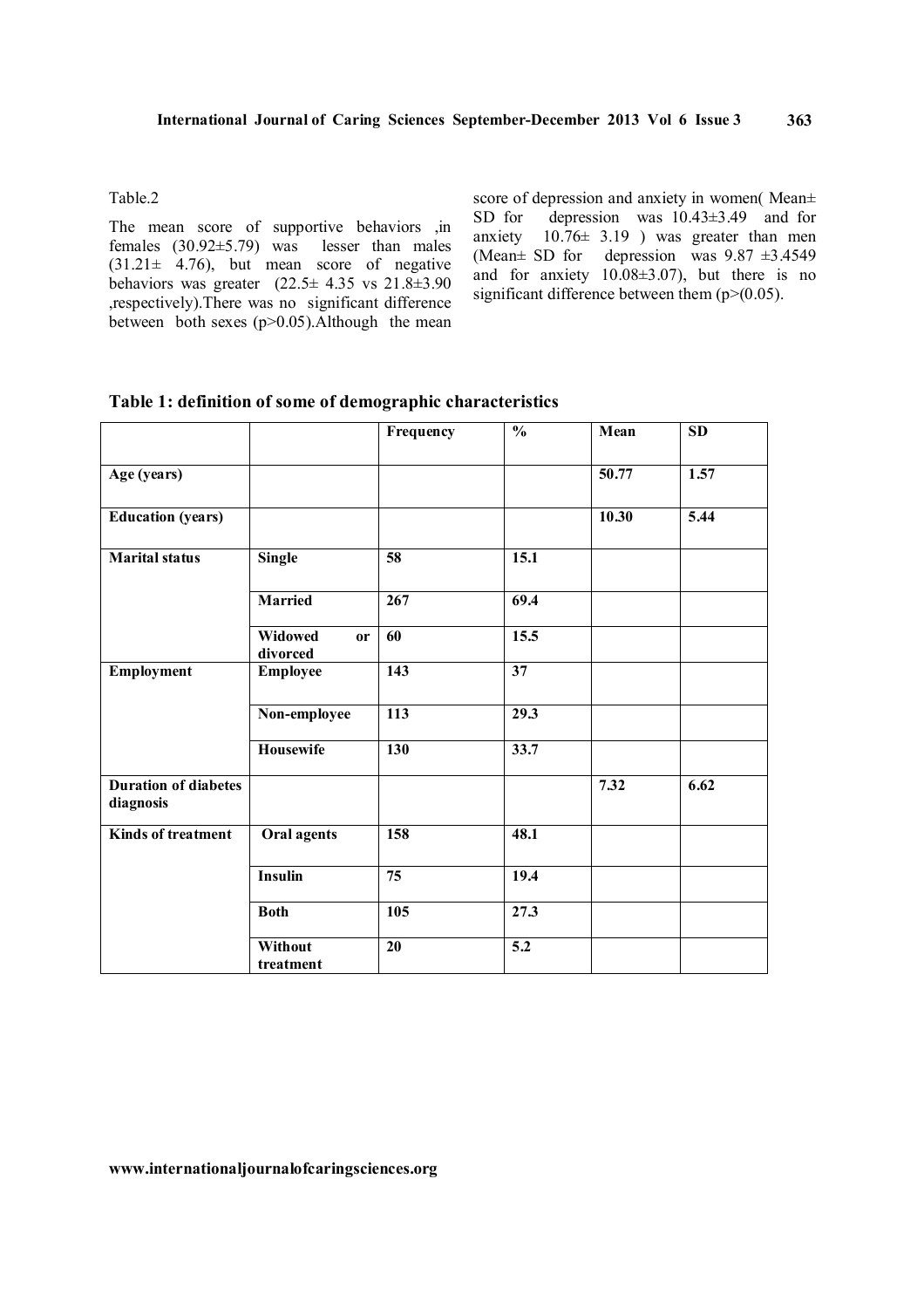In addition, the mean score of supportive behaviors was greater in single patients (31.94  $\pm$ 4.99), individuals that lived with their parents  $(32.27\pm4.74)$  and high socio economic status (31.25±4.66) than others. The mean score of

depression in individuals, whom lived alone  $(11.62 \pm 4.28)$  or with children  $(11.46 \pm 3.73)$  were higher than others, as similar as that persons with low socio-economic status (13.44± 2.69).

# **Table2- Frequencies of DSFS and psychological comorbidities in diabetic patients**

|                                     |                             | <b>Frequency</b> | Percent | Mean $\pm SD$    |
|-------------------------------------|-----------------------------|------------------|---------|------------------|
| <b>Supportive</b><br>$\blacksquare$ | Low                         | 213              | 56.8    | $31.07 \pm 5.31$ |
| <b>DSFS</b>                         | <b>High</b>                 | 162              | 43.2    |                  |
| supportive<br><b>Non</b>            | Low                         | 196              | 52.5    | $22.26 \pm 4.14$ |
| -DSFS                               | <b>High</b>                 | 177              | 47.5    |                  |
| <b>Anxiety</b>                      | <b>Normal</b>               | 61               | 16.1    | $10.40 \pm 3.17$ |
|                                     | <b>Borderline</b>           | 191              | 50.5    |                  |
|                                     | Clinical significant        | 126              | 33.3    |                  |
| <b>Depression</b>                   | Normal                      | 87               | 23.3    | $10.18 \pm 3.47$ |
|                                     | <b>Borderline</b>           | 158              | 42.2    |                  |
|                                     | <b>Clinical significant</b> | 129              | 34.5    |                  |

*DSFS =Diabetes Specific Family Support, Low Positive –DSFS ≤31 , HighPositive –DSFS>31.1 Low Negative –DSFS ≤22, High Negative –DSFS >22.1*

| Table 3-correlation between family behaviors and psychological co-morbidities in diabetic |  |  |
|-------------------------------------------------------------------------------------------|--|--|
| patients.                                                                                 |  |  |

| <b>VARIABLES</b>                       | <b>Pearson</b><br>coefficient | P value | N   |
|----------------------------------------|-------------------------------|---------|-----|
| <b>Supportive -DSFS/Depression</b>     | $0.359 -$                     | 0.000   | 363 |
| <b>Supportive -DSFS/Anxiety</b>        | $0.039 -$                     | 0.001   | 361 |
| <b>Non Supportive -DSFS/Anxiety</b>    | 0.195                         | 0.000   | 366 |
| <b>Non Supportive -DSFS/Depression</b> | 0.100                         | 0.05    | 361 |

**DSFS =Diabetes Specific Family Support** *P-value < 0.05 was considered significance*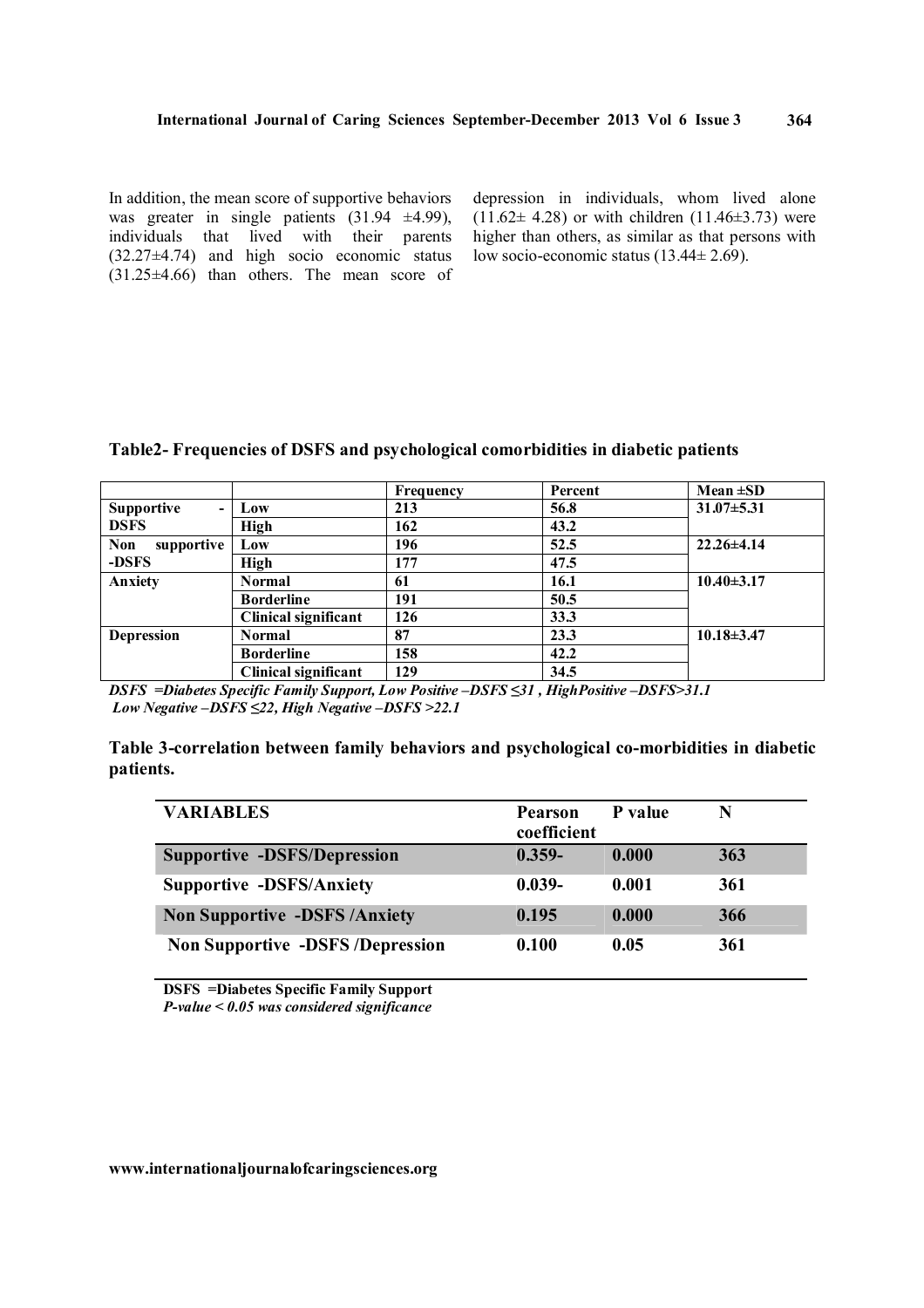There was significant relation between depression score and patients  $\degree$  age (p<0.000) and educational level (p<0.000). Whit increasing of educational level, depression score was decreased (r=- 0.375).With increasing of diabetes duration, the mean score of depression was increased ( $p<0.009$ ).

The relation between Diabetes Specific Family Support (DSFS) subscales and psychological comorbidities (depression, anxiety) was shown in Table 3.

### **Discussion**

Considering of social and psychological issues are very important in management of chronic disease such as diabetes. Researches are argued that control of these factors could be result to improve of diabetic management and decrease of its complications (Desai et al., 2002, Al-Amera et al., 2011).

In this study we focused on presence of depression and anxiety in diabetic patients and the relation between those and family support , because many of researches focused on role of family and its effects on psychological problems, in diabetic patients especially diabetic children. Based on Family system theory, family behaviors especially positive behaviors have been associated with therapeutic compliance in diabetic adolescents (Wysocki et al., 1997).

We found that duration of diabetes had significant effects on depression in diabetic patients. This finding is consistent with many of researches, because is expected that increasing in diabetic duration could be cause to increasing of diabetic complications, limitations, frustration and finally depression (Engum, 2007, Ajlouni, Khader, Batieha, 2008). But some of researches agree that there is no relation between duration of diabetes and depression frequency (Ajlouni, Khader, Batieha, 2008).

Many of researches are focusing on effects of socioeconomic status on course of chronic disease (Winkleby et al.,1992, Chandola et

al.,2007).Depression score in low socio economic group was higher than others. In low socioeconomic classes , there are different stressors that may be due to social and economic problems .These stressors could be affect the individuals` well being , quality of life and finally psychological morbidity such as depression or anxiety((Engum ,2007).Low educational level is identified as risk factor for depression developing (Katon et al.,  $2004$ , Engum et al.,  $2005$ ), that consistent with our results. Education improves knowledge about disease, change of lifestyles and risky behaviors that could be affect morbidity or mortality of chronic disease (Winkleby et al., 1992).

Although being female is associated with greater risk of depression in diabetic patients, our results showed, there was no relation between gender and depression or anxiety  $(p=0.49$  and  $p=0.08$ , respectively). Although this finding is in contrast to the some of researches, but there are evidences in favor of it (Engum, 2007). The reason why there is no relation between gender and psychological comorbidities (anxiety and depression) ,may be need to future researches.

Depression in the alone individuals and elderly persons whom lived with their children was greater than others. Loneliness and sense of dependence on others could be result to depression. In Iran sense of dependence to children is unacceptable; this cultural opinion could be affect the developing of depressive symptoms in elderly patients.

In our study the mean depression score in single persons was lower than others, but single persons are more prone to developing depression. This may be due to the associate problems with chronic disease that could be result to some of differences. Marriage is associate with need to higher adaptation with others and familial responsibilities such as children care, sexual relation and financial problems. In Iranian families ,often single individuals live with parents and have less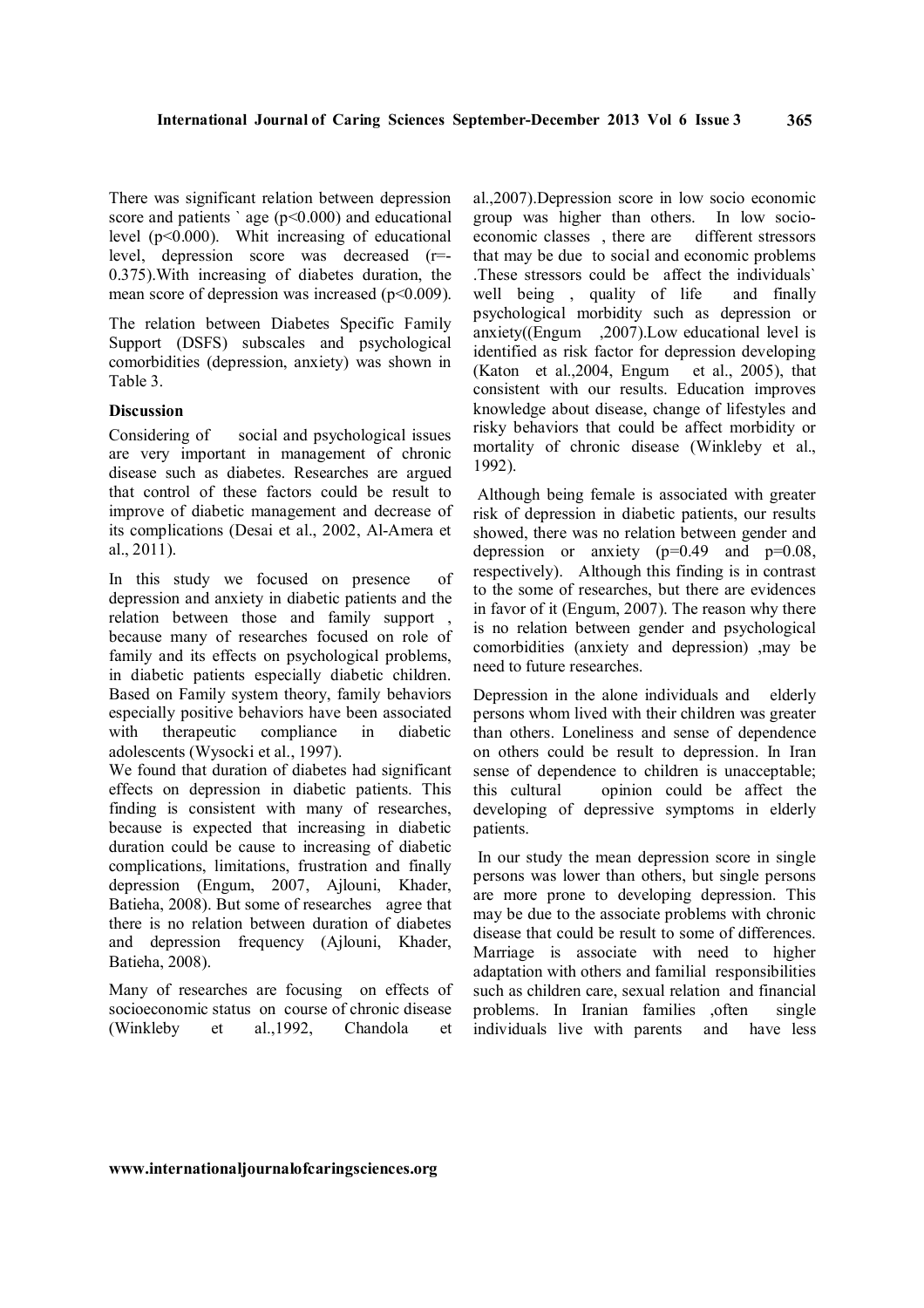responsibilities and are received positive family support . Although marriage was considered as protective factor in depression, but it is seemed that in diabetic patient could be consider as a risk factor.

In contrast, the high anxiety score in diabetic patients, there was no relation between demographic variables and its. Anxiety had significant relation with family support .Supportive behaviors could be results to decrease of anxiety and non supportive behaviors from family was associated with anxiety. These results were not surprising ,because sense of belonging to a network and received support from them could be result to acceptance of disease , adherence to treatment , improving quality of life and decrease of depression and anxiety (Wang and Fenske 1996, Toljamo and Hentinen 2006).

In this study, supportive family behaviors as an important kind of social support could be related to depression and anxiety, negatively. Nonsupportive behaviors were associated with depression and anxiety. One of the most important factors in diabetic control is family support (Engumet al.,2005). Family support can affect the health and course of disease (Wysocki et al., 1997, Chandola et al., 2007). Control of blood glucose, healthy diabetic regime and quality of life in diabetic patients had relation with positive or supportive behaviors (Wang and Fenske 1996). Studies showed large social network may be decrease of mortality in chronic disease. It seems that reason of it is improving of care, financial support, behavioral regulation such as smoking or adherence to diet and psychological support. There

are two models that interpret the effects of social support on course of chronic disease. One of these model is direct-effect model (Broadhead, Kaplan, Jamesand, 1983), that argues social support have a direct effect on health. Another model is stressbuffer model (Cassel, 1976, Palinkas, Wingard, Barrett-Connor, 1990), that believe, social support could be modify negative effects of physical or psychological stress of disease.

#### **Conclusion**

In Iranian culture, sense of belonging to family is very important and is expected family could be act as a supportive source. Therefore, In the diabetic care programs, family and interaction between its members must be seriously mentioned. Also our findings emphasized on the importance of family behaviors effects in diabetic management, and the indirect effects via psychological comorbidities.

Therefore, families must be educated regarding the associated psychological problems in diabetes and importance of their support to patients. These educations could be effective in reducing of diabetic complication, morbidity, costs and even mortality. In Iran as a country with developing diabetic care system, this attention would be considered seriously. Future researches need to identify the effects of social especially family support on diabetes course and prognosis based on special issues such as gender. Therefore in Iran, the future researches must be focused on researches must be focused on psychosocial aspects of diabetes , especially familial interaction and psychological morbidity that cause better diabetic management and decrease of burden of diabetes .

# **Acknowledgement**

The authors thank Diabetic patients that participated in this study and Miss Fatemeh Raeesee for their cooperation.

### **References**

- Ajlouni K , Khader YS , Batieha BA. (2008) An increase in prevalence of diabetes mellitus in Jordan over 10 years. Journal of Diabetes Complications, 22(5):317-24
- Al-Amera RA, Sobeh MM, Zayedcand AA, Aldomid HA. ( 2011) Depression among adults with diabetes in Jordan: risk factors and relationship to blood sugar control. Journal of Diabetes Complications, 25(4):247-52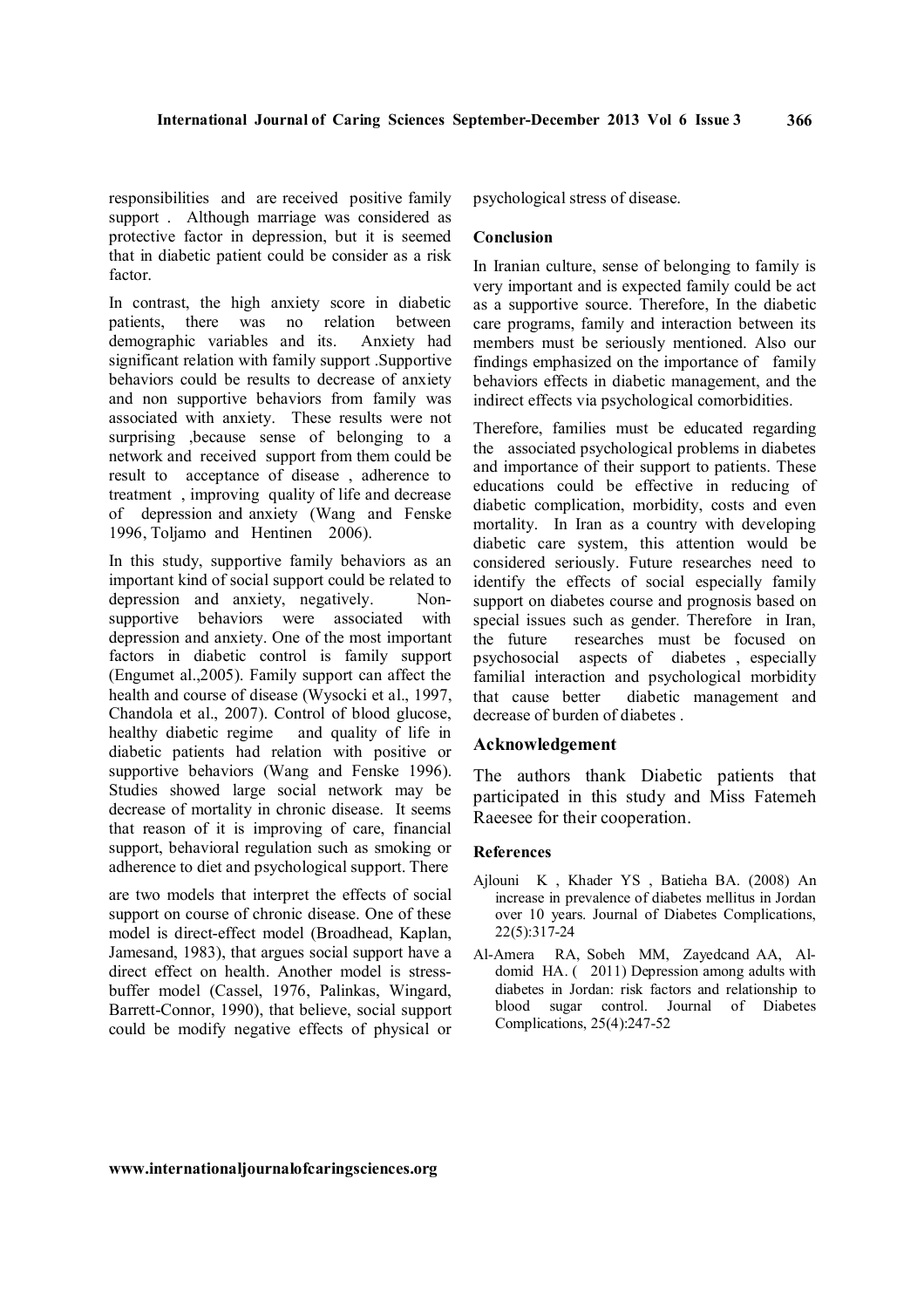- American Diabetes Association.(2004) Standards of medical care in diabetes. Diabetes Care, Supplement  $1, S15 - 35.$
- Anderson RJ, Freedland KF, Clouse R E , Lustman PJ. (2001) The prevalence of comorbidconditions in adults with diabetes: a metaanalysis. Diabetes Care, 24:1069–1078
- Broadhead WE, Kaplan BH, Jamesand et al. (1983) The epidemiologic evidence for a relationship between social support and health. American Journal of Epidemiology, 117(5):521-37
- Cassel J.(1976) The contribution of social environment to host resistance.The Fourth Wade Hampton Frost Lecture. American Journal of Epidemiology, 104 (2):107-23
- Chandola T, Ferrie J, Sacker A, Marmot M. (2007) Social inequalities in self reported health in early old age: follow-up of prospective cohort study. BMJ ,334 (7601):990
- Ciechanowski PS, Katon WJ, Russo J E , Walker EA. (2001) The patient provider relationship:Attachment theory and adherence to treatment in diabetes. American Journal of Psychiatry, 158: 29 – 35
- Ciechanowski PS, Hirsch IB, and Katon WJ.( 2002) Interpersonal predictors of HbA(1c) in patients with type1 diabetes. Diabetes Care, 25: 731 – 736
- Desai MM, Rosenheck RA ,Druss BG , Perlin JB.(2002) Mental Disorders and Quality of Diabetes Care in the Veterans Health Administration. American Journal of Psychiatry, 159 (9):1584–90
- Dunstan DW, Zimmet PZ, Welborn TA, De Courten MP, Cameron AJ, Sicree RA, et al. (2002 )The rising prevalence of diabetes and impaired glucose tolerance: the Australian diabetes, obesity, and lifestyle study. Diabetes Care , 25:829–834
- Engum A, Mykletun A, Midthjell K, Holen A, Dahl AA .(2005) Depression and diabetes: a large<br>population-based study of socio-demographic. study of socio-demographic, lifestyle, and clinical factors associated with depression in type 1 and type 2 diabetes. Diabetes Care , 28 (8) : 1904–9
- Engum A.(2007) The role of depression and anxiety in onset of diabetes in a large population-based study. Journal of Psychosomatic Research , 62( 1) : 31–8
- Faulkner MS. (1996) Family responses to children with diabetes and their influence on self-care. Journal of

Pediatric Nursing, 11(2): 82–93

- Garratt AM, Schmidt L, Fitzpatrick R. (2002) Patient-assessed health outcome measures for diabetes: a structured review. Diabetic Medicine , 19(11): 1–11
- Hogan B, Linden W, Najarian B.(2002)"Social support interventions: Do they work?". Clinical Psychology Review , 22 (3): 381–44
- Katon W, von Korff M , Ciechanowski P, Russo J, Lin E, Simon G,et al.( 2004) Behavioral and clinical factors associated with depression among individuals with diabetes. Diabetes Care, 27(4):914- 20
- King H, Rewers M. (1993) Global estimates for prevalence of diabetes mellitus and impaired glucose tolerance in adults. WHO ad hoc Diabetes Reporting Group. Diabetes Care. 16 (1): 157–177
- Kin H, Aubertand RE, Herman WH.(1998) Global burden of diabetes, 1995–2025: Prevalence, numerical estimates, and projections. Diabetes Care, 21(9): 1414–1431
- Montazeri A, Vahdaninia M , Ebrahimi M, Jarvandi SH.(2003)The Hospital Anxiety and Depression Scale (HADS): translation and validation study of the Iranian version. Health Quality of Life Outcomes, 1:14.
- Mourowatisharifabadi MA, N. Rohanee N. (2008) Social support and diabetic self care .Tabibe shargh .,9(4) :275-284.[ in Persian ]
- Mykletun A, Stordal E, Dahl AA. (2001) Hospital Anxiety and Depression (HAD) scale: factor structure, item analyses and internal consistency in a large population. British Journal of Psychiatry,179:540-4
- Palinkas LA, Wingard DL, Barrett-Connor E. (1990) Chronic illness and depressive symptoms in the elderly: a population-based study. Journal of Clinical Epidemiology ,43 (11) :1131-41
- Taylor HR , Keeffe JE.(2001) World blindness, A 21st century perspective .British Journal of Ophthalmology , 85(3) : 261–6
- Toljamo M, Hentinen M. (2001) Adherence to self-care and glycemic control among people with insulin – dependent diabetes mellitus. Journal of Advance Nursing ,34(6):780-6
- Wang Y, Fenske MM. (1996) Self-care of adults with